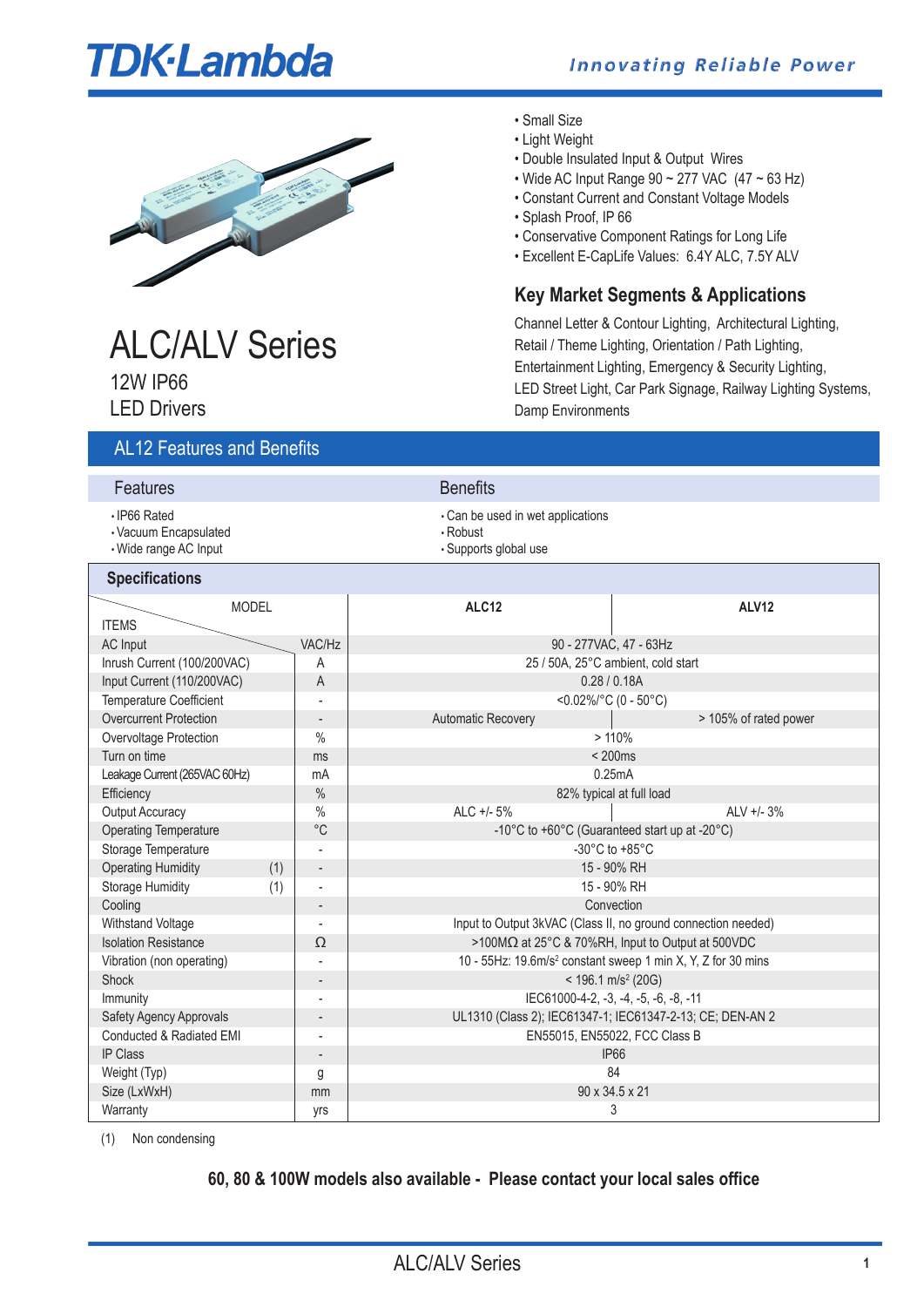# **TDK-Lambda**

| <b>Model Selector</b> |              |                       |                                          |                              |                                        |                          |                                                |
|-----------------------|--------------|-----------------------|------------------------------------------|------------------------------|----------------------------------------|--------------------------|------------------------------------------------|
| <b>Model</b>          | <b>CV/CC</b> | Output<br>Voltage (V) | <b>Min. Output</b><br><b>Current (A)</b> | <b>Output</b><br>Current (A) | <b>Maximum</b><br><b>Average Power</b> | <b>Ripple</b><br>& Noise | <b>MTBF ref. JEITA</b><br>(RCR-9102B) in hours |
| ALC12-36-R35          | CC           | $3 - 36V$             | ٠                                        | 0.35A                        | 12.6W                                  | $\overline{\phantom{a}}$ | >725.000                                       |
| AI C12-18-R70         | <b>CC</b>    | $3 - 18V$             | $\overline{\phantom{a}}$                 | 0.7A                         | 12.6W                                  | $\overline{\phantom{a}}$ | > 725.000                                      |
| AI V12-12-1R0         | CV           | 12                    | 0.1A                                     | 1A                           | <b>12W</b>                             | 100mV                    | >950.000                                       |
| ALV12-15-R80          | <b>CV</b>    | 15                    | 0.08A                                    | 0.8A                         | <b>12W</b>                             | 100mV                    | >950.000                                       |
| ALV12-24-R50          | CV           | 24                    | 0.05A                                    | 0.5A                         | 12W                                    | 150mV                    | >950,000                                       |

### **Outline Drawing ALC12 Series**



### **Outline Drawing ALV12 Series**

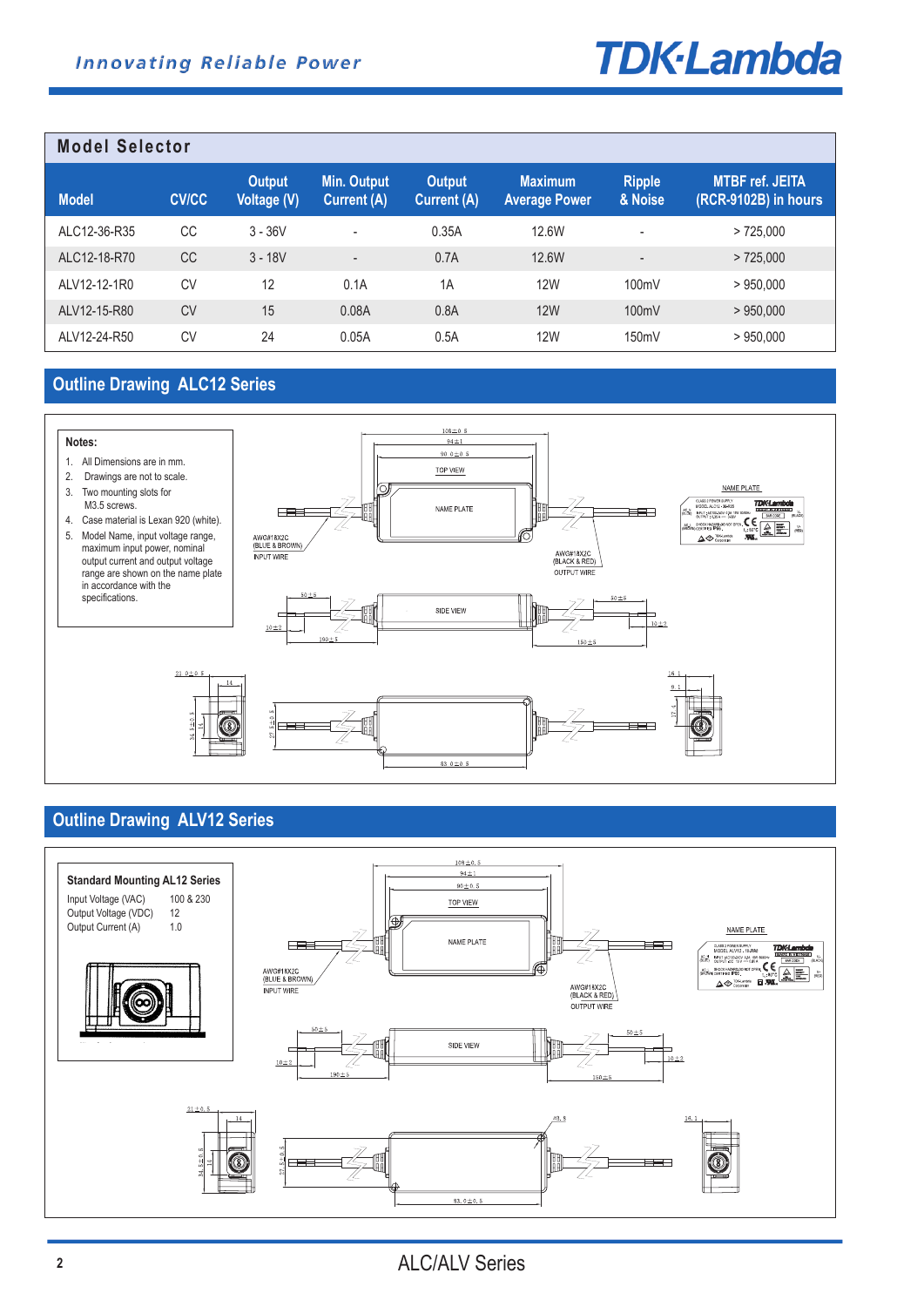# **TDK-Lambda**

### **Electrolytic Capacitor Lifetime ALC12 -18-R70 Ta = 40°C = 50 °C = 60°C**

**Vin = 100VAC Life Time (Years) Load (%) Ta= Ta= Ta= 40°C 50°C 60°C** 10.0 7.7 3.9 10.0 7.0 3.5 10.0 5.5 2.8 10.0 5.1 2.5 9.1 4.5 2.3 7.6 3.8 1.9

| $Vin = 230VAC$ |                          |                                                      |                          |  |
|----------------|--------------------------|------------------------------------------------------|--------------------------|--|
| Load $(\%)$    | $Ta =$<br>$40^{\circ}$ C | <b>Life Time (Years)</b><br>$Ta =$<br>$50^{\circ}$ C | $Ta =$<br>$60^{\circ}$ C |  |
| 50             | 10.0                     | 5.5                                                  | 2.7                      |  |
| 60             | 10.0                     | 5.0                                                  | 2.5                      |  |
| 70             | 8.4                      | 4.2                                                  | 2.1                      |  |
| 80             | 7.1                      | 3.6                                                  | 1.8                      |  |
| 90             | 6.6                      | 3.3                                                  | 1.6                      |  |
| 100            | 6.4                      | 3.2                                                  | 1.6                      |  |

## 





**Note:** E-cap life calclation is based on 24hrs/day operation

### **Electrolytic Capacitor Lifetime ALV12 -12-1R0 Ta = 40°C = 50 °C = 60°C**

| $V$ in = 100VAC |                          |                                                      |                       |
|-----------------|--------------------------|------------------------------------------------------|-----------------------|
| Load $(\%)$     | $Ta =$<br>$40^{\circ}$ C | <b>Life Time (Years)</b><br>$Ta =$<br>$50^{\circ}$ C | Ta=<br>$60^{\circ}$ C |
| 50              | 10.0                     | 10.0                                                 | 4.8                   |
| 60              | 10.0                     | 9.9                                                  | 3.1                   |
| 70              | 10.0                     | 7.6                                                  | 24                    |
| 80              | 10.0                     | 5.1                                                  | 1.6                   |
| 90              | 10.0                     | 3.8                                                  | 1.2                   |
| 100             | 9.1                      | 2.9                                                  | 0.9                   |

| $Vin = 230VAC$ |                          |                                                      |                          |
|----------------|--------------------------|------------------------------------------------------|--------------------------|
| Load $(\%)$    | $Ta =$<br>$40^{\circ}$ C | <b>Life Time (Years)</b><br>$Ta =$<br>$50^{\circ}$ C | $Ta =$<br>$60^{\circ}$ C |
| 50             | 10.0                     | 10.0                                                 | 3.8                      |
| 60             | 10.0                     | 8.0                                                  | 2.5                      |
| 70             | 10.0                     | 6.0                                                  | 1.9                      |
| 80             | 10.0                     | 4.6                                                  | 1.4                      |
| 90             | 9.3                      | 2.9                                                  | 0.9                      |
| 100            | 7.5                      | 2.4                                                  | 0.7                      |